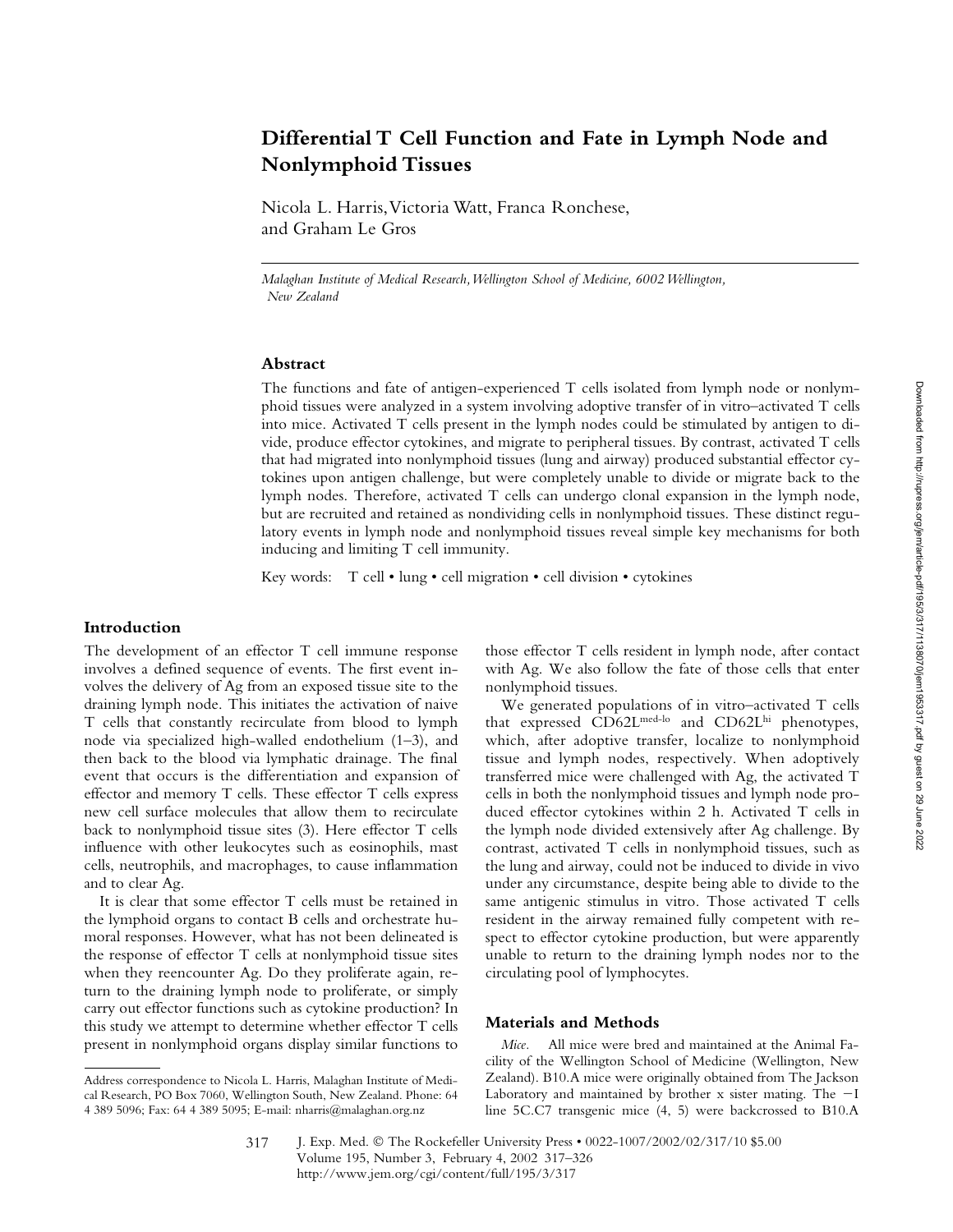mice and maintained by breeding transgenic males to B10.A females. The TCR used to generate the 5C.C7 transgenic strain was derived from the cytochrome c–specific T cell clone 5C.C7. All animal experimental procedures used in this study were approved by the Wellington School of Medicine Animal Ethics Committee, and performed in accordance with the guidelines set by the University of Otago (Dunedin, New Zealand).

*T Cell Culture, Carboxyl Fluorescein Succinimidyl Ester Labeling, and Adoptive Transfer.* Naive T cells from 5C.C7 mice were purified from the lymph nodes by gradient centrifugation over 60 and 70% layered Percoll® (Amersham Pharmacia Biotech), followed by depletion of  $CD8<sup>+</sup>$  T cells and B cells using Dynabeads<sup>®</sup> (Dynal).  $CD4+T$  cells were incubated on anti-CD3 mAb (2C11, 10  $\mu$ g/ml) coated six-well plates (Falcon; Becton Dickinson) in complete IMDM plus 20 U/ml recombinant human IL-2 (IL2L6 supernatant), 1,000 U/ml recombinant mouse IL-4 supernatant, 10 ng/ml recombinant human IL-6 and anti-CD28 mAb (1:50 dilution of 37.51 supernatant). Complete IMDM consisted of IMDM (Sigma-Aldrich) with 5% FCS (GIBCO BRL), 2 mM glutamine (Sigma-Aldrich), 1% penicillin-streptomycin (Sigma-Aldrich) and  $5 \times 10^{-5}$  M 2-ME (Sigma-Aldrich). Cells were cultured for 5–6 d with media. Floating cells were removed every  $2-3$  d and replaced with fresh cIMDM  $+$  cytokines. At the end of the anti-CD3 culture, plate-bound cells were removed, washed extensively, and then cultured for another 3–4 d in cIMDM  $+$  20 U/ml IL-2. After this rest period, the percentage of  $V\alpha$ 11<sup>+</sup>V $\beta$ 3<sup>+</sup> T cells was determined by FACS<sup>®</sup> analysis. Cells were labeled with carboxyl fluorescein succinimidyl ester  $(CFSE)^*$  by incubation with 5  $\mu$ M CFSE (Molecular Probes) for 8 min at room temperature in PBS, followed by quenching of the unlabeled CFSE with excess FCS and extensive washing. Between  $5 \times 10^6$  and  $2 \times 10^7$  CFSE<sup>+</sup>V $\alpha$ 11<sup>+</sup>V $\beta$ 3<sup>+</sup> T cells were injected into the tail vein of sex-matched B10.A mice in a total volume of  $500 \mu$  IMDM, as indicated for each experiment. Alternatively  $10^6$  CFSE<sup>+</sup>V $\alpha$ 11<sup>+</sup>V $\beta$ 3<sup>+</sup> T cells were administered intranasally to naive  $B10.A$  mice in a total volume of 30  $\mu$ IMDM.

*Peptide and Cytokine Challenge.* At the stated times after adoptive transfer, recipient mice were anesthetized by injection of a mixture of Ketamine and Xylazine (Phoenix), and then challenged intranasally with 100  $\mu$ g moth cytochrome c (MCC)<sub>88-103</sub> in 50  $\mu$ l PBS, or with PBS alone. Alternatively, 100  $\mu$ g MCC<sub>88-103</sub> in 200 µl alum adjuvant (SERVA) was injected into the peritoneum (i.p. challenge). For intranasal administration of IL-2, mice were given an inoculation of 1,000 U recombinant human IL-2 in 50  $\mu$ l cIMDM, or 50  $\mu$ l cIMDM alone.

*Bone Marrow Dendritic Cells (BMDC) Culture and Administration.* Bone marrow cells from B10.A mice were cultured in sixwell plates (Falcon) at  $4 \times 10^5$  cells/ml in cIMDM containing 20 ng/ml IL-4 and 20 ng/ml GM-CSF, as described previously (6). Cultures were provided with fresh  $cIMDM + cy$ tokines every 2 d and incubated at 37°C for a total of 7 d. BMDC (10<sup>6</sup> cells/ml) were loaded with  $MCC_{88-103}$  by incubation for 2 h at 37°C in cIMDM +16  $\mu$ g/ml MCC<sub>88-103</sub>. Cells were washed three times with IMDM to remove excess Ag, and then  $10^6$  BMDC  $\pm$ MCC88–103 administered intranasally to anesthetized mice in a total volume of  $30 \mu l$  IMDM.

*Lymphocyte Isolation.* Cell suspensions were made from lymph node or spleen, and RBC lysed by incubation for 5 min at 37C in 3 ml ammonium-chloride-Tris buffer. Mice used for the preparation of lung lymphocytes were killed and the lungs perfused via the right ventricle of the heart with  $\sim$ 5 ml PBS to remove circulating blood. Minced lung tissue was incubated for 1 h in cIMDM containing 2.4  $\mu$ g/ml collagenase type II (GIBCO BRL) and 0.1% DNase 1 (Sigma-Aldrich), and mononuclear cells purified by gradient centrifugation over 30% Percoll®. When lung and airway cells were used for in vitro culture, macrophages were depleted by culturing cells on plastic dishes in cIMDM for  $1-2$  h at  $37^{\circ}$ C. Alternatively, lung or liver tissue was minced for 3 min in a Medimachine (Becton Dickinson) in IMDM containing 0.1% DNase 1, and mononuclear cells purified by gradient centrifugation over 30% Percoll®. Lymphocytes were isolated from peripheral blood by collecting  $100 \mu l$  of tail blood into 1 ml Alsever's solution, followed by a 5–10-min incubation in 3 ml ammonium-chloride-Tris buffer to lyse RBC. Mononuclear cells were purified from airway by broncho-alveolar lavage (BAL). BAL was performed by flushing  $3 \times 1$  ml PBS a total of five times each into the airway. Analysis of cellular infiltration into the airway was performed by BAL and differential cell counting as described previously (7). Intraperitoneal wash mononuclear cells were isolated by flushing 8 ml PBS three times into the peritoneal cavity.

*Flow Cytometric Analysis.* FACS® analysis of lymphocytes was performed by staining as described (7). Anti-CD4 (GK1.5) was purified from hybridoma culture supernatant, and conjugated to biotin. Anti–V $\alpha$ 11-PE or Biotin, anti–V $\beta$ 3-Biotin, anti– CD44-PE, anti–3G-11-Biotin, anti–CD62L-PE, and Streptavidin-PerCP or -APC were all obtained from PharMingen.

*Intracellular Cytokine Detection.* Lymphocytes were cultured for 2 h on uncoated, or anti-CD3 mAb  $(2C11, 10 \mu g/ml)$ coated, 24-well plates (Falcon) in cIMDM and anti-CD28 mAb (1/50 37.51 supernatant) at a concentration of 106 cells/well. Monensin (Calbiochem-Novabiochem) was added to the cultures at a final concentration of 2  $\mu$ M and the incubation continued for 4 h. Alternatively, lymphocytes were collected directly into cIMDM containing  $2 \mu$ M monensin, and then incubated at  $37^{\circ}$ C for 20 min without stimulation. At the end of the culture, cells were harvested, washed once in PBS buffer, and fixed in 4% paraformaldehyde (Sigma-Aldrich) for 15 min at room temperature. Fixed cells were washed and resuspended in FACS® buffer containing anti-Fc receptor mAb (24.G2). Indicated cells were then surface stained with V $\alpha$ 11-Biotin mAb followed by SA-PerCP (PharMingen). After washing to remove unbound antibody, cells were subjected to intracellular cytokine staining in saponin buffer (PBS, 10 mM Hepes, 0.1% saponin, 0.1% BSA, 0.02% Na azide) for 30 min at room temperature. Anti–IL-4– APC, –IL-5–PE, –IFN- –APC, and –IL-2–PE were all obtained from PharMingen and used at a 1:100 dilution.

### **Results**

*Lymph Node and Nonlymphoid Tissues Select Distinct T Cell Populations after Adoptive Transfer of In Vitro Activated*  $V\alpha$ 11<sup>+</sup> $V\beta$ 3<sup>+</sup> *T Cells.* Activated T cells were prepared for adoptive transfer to B10.A recipients according to the following protocol. Naive  $CD4^+$  T cells from 5C.C7 mice were purified by gradient centrifugation over Percoll® and negative depletion using Dynabeads®. Between 50 to 70% of  $CD4^+$  T cells from 5C.C7 mice expressed both transgenic V $\alpha$ 11 and V $\beta$ 3 TCR chains specific for either pigeon cytochrome c fragment 81–104 and I-Ek, or MCC (8,

<sup>\*</sup>*Abbreviations used in this paper:* BAL, broncho-alveolar lavage; BMDC, bone marrow dendritic cells; CFSE, carboxyl fluorescein succinimidyl ester; DC, dentritic cells;  $MCC_{88-103}$ , moth cytochrome c fragment 88-103; med LN, mediastinal lymph node.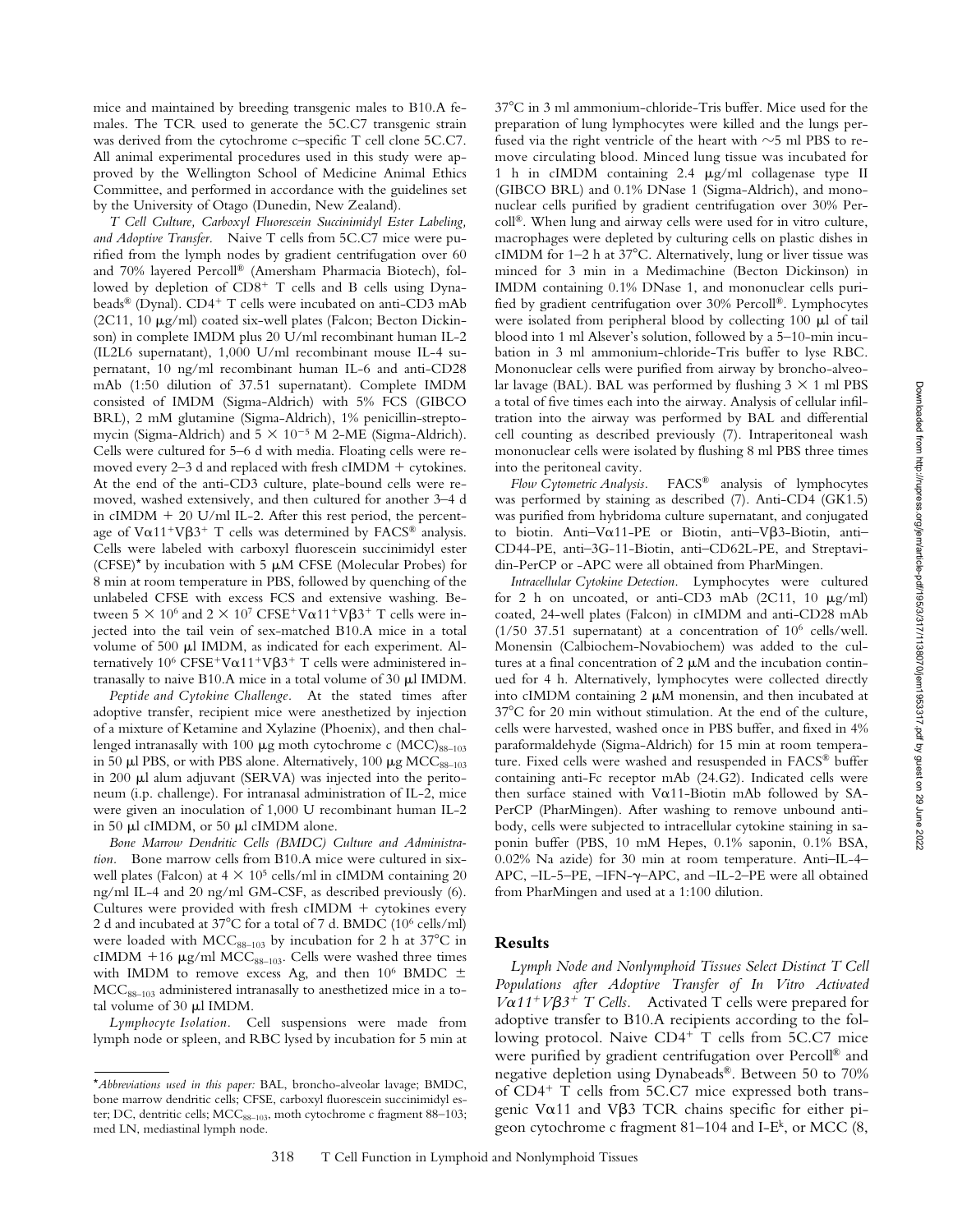9). The remaining  $CD4^+$  T cells expressed the transgenic V $\beta$ 3 TCR chain along with an endogenously rearranged  $TCR\alpha$  chain and did not respond to the MCC peptide (unpublished data).

The naive  $5C.C7$   $CD4+$  T cells were activated with plate-bound anti-CD3 and anti-CD28 mAb in the presence of IL-2, IL-6, and IL-4. Cells were cultured for 5–6 d, with floating cells removed every 2 d and replaced with fresh media plus additives. Cells were cultured for an additional 2–4 d in IL-2 alone. At the end of this period the large majority of harvested T cells were viable and expressed elevated levels of CD44 (Pgp-1), and medium to low levels of CD62L (Lselectin, Mel-14) (Fig. 1 A). These cells completely lacked expression of 3G-11 (Fig. 1 A), a marker that is lost after the activation of naive cells (10). If restimulated with anti-CD3, these T cells were found to be predominantly IL-4 producers (68%), whereas a smaller number produced IL-2 (33%), IL-5 (18%), and IFN- $\gamma$  (19%) (unpublished data).



Figure 1. Activation marker expression by pre- and postadoptively transferred  $V\alpha$ 11<sup>+</sup>V $\beta$ 3<sup>+</sup> T cells. (A) Activated T cells were generated in vitro, and then examined for expression of CD44, 3G-11 and CD62L. Profiles shown are for live V $\alpha$ 11<sup>+</sup>V $\beta$ 3<sup>+</sup> T cells. Activation marker expression on naive peripheral blood  $V\alpha$ 11<sup>+</sup>V $\beta$ 3<sup>+</sup> T cells from 5C.C7 mice is shown as a control. (B) In vitro–activated T cells were CFSE labeled, and  $2 \times 10^7$  CFSE<sup>+</sup>V $\alpha$ 11<sup>+</sup>V $\beta$ 3<sup>+</sup> T cells injected into the tail vein of naive syngenic B10.A hosts. 2–5 d later, lymphocytes were purified from the peripheral lymph nodes, lung, and airway, and their expression of CD44, 3G-11, and CD62L examined. Profiles shown are for live CFSE V $\alpha$ 11<sup>+</sup>V $\beta$ 3<sup>+</sup> T cells. Numbers reflect the percentage of cells that fall within the shown boundaries. The data shown are from one representative experiment using six to eight mice per group. Similar results were obtained from three separate experiments.

Before adoptive transfer, the activated T cells were labeled with CFSE (11) and injected intravenously into naive syngenic B10.A hosts. 5 d later, cell suspensions were prepared from lymph nodes, lung, and airway tissue of adoptive hosts. Airway cells were recovered by performing a broncho-alveolar lavage. Lung cells included all cells remaining in the airways after lavage, as well as cells resident in the lung tissue itself. Reisolated  $CFSE+Va1+VB3+T$ cells from each tissue were identified by fluorescent staining and examined for the expression of CD44, CD62L, and 3G-11 (Fig. 1 B).  $CFSE^{+}Va11^{+}V\beta3^{+}$  T cells from the lymph nodes, lung, and airway of adoptive hosts all displayed an activated phenotype (CD44hi, 3G-11lo). Cells recovered from the lung contained two populations that were either CD62L<sup>med</sup> or CD62L<sup>lo</sup>, whereas the majority of cells recovered from the airway were CD62L<sup>lo</sup>. In contrast,  $CFSE+Va11+V\beta3+T$  cells recovered from the lymph nodes were almost all CD62Lhi.

Thus, adoptively transferred activated T cells appear to separate into distinct subpopulations that migrate to either lymph nodes or nonlymphoid tissues according to their expression of high or low levels of CD62L, respectively.

*In Vivo Ag Challenge Induces Clonal Expansion of Adoptively Transferred*  $V\alpha 11^+ V\beta 3^+ T$  *Cells Migrating to the Lymph Node, but Not Those Migrating to Nonlymphoid Tissue.* We compared the ability of previously activated  $V\alpha$ 11+V $\beta$ 3+ T cells to divide after contact with Ag in a lymph node, versus contact in a nonlymphoid tissue environment. Mice were injected intravenously with in vitro–activated CFSE  $V\alpha$ 11<sup>+</sup>V $\beta$ 3<sup>+</sup> T cells and then challenged with 100  $\mu$ g  $MCC_{88-103}$  via the intranasal route. Intranasal challenge is a reliable means of delivering either soluble Ag, infectious agents, or cells to the lower airways, and results in a specific T cell response in the airways, lung, and draining mediastinal lymph node (med LN)(12, 13). Cell division of the adoptively transferred  $CFSE^{+}Va11^{+}VB3^{+}$  T cells at various host tissue sites was followed by FACS® analysis. Although in vitro–activated T cells do not label with CFSE in a sufficiently narrow peak to enable accurate quantitation of cell division, we were able to demonstrate that  $V\alpha$ 11<sup>+</sup>V $\beta$ 3<sup>+</sup> T cells in the draining med LN divided vigorously in response to  $MCC_{88-103}$  intranasal challenge (Fig. 2 A). Strikingly,  $V\alpha 11^{+}V\beta 3^{+}$  T cells isolated from the airway had not divided, even by 90 h after intranasal Ag challenge (Fig. 2 A). Similarly, no division of  $Va11^+$  $V\beta3$ <sup>+</sup> T cells from lung tissue was detected (unpublished data). It is important to note that a small proportion ( $\sim$ 0.8%) of T cells in naive B10.A hosts express the V $\alpha$ 11 and  $V\beta$ 3 TCR chains. These cells are not specific for MCC and can be distinguished from the adoptively transferred cells because they are CFSE negative in the FACS® plots shown (Fig. 2 A).

The Ag-induced accumulation of  $V\alpha$ 11<sup>+</sup>V $\beta$ 3<sup>+</sup> T cells in the draining med LN and airway was also determined at various time points after intranasal challenge. A marked accumulation of  $Va11+V\beta3+T$  cells was observed in both the med LN and airway of  $MCC_{88-103}$  intranasally challenged, but not PBS challenged, mice (Fig. 2 B). These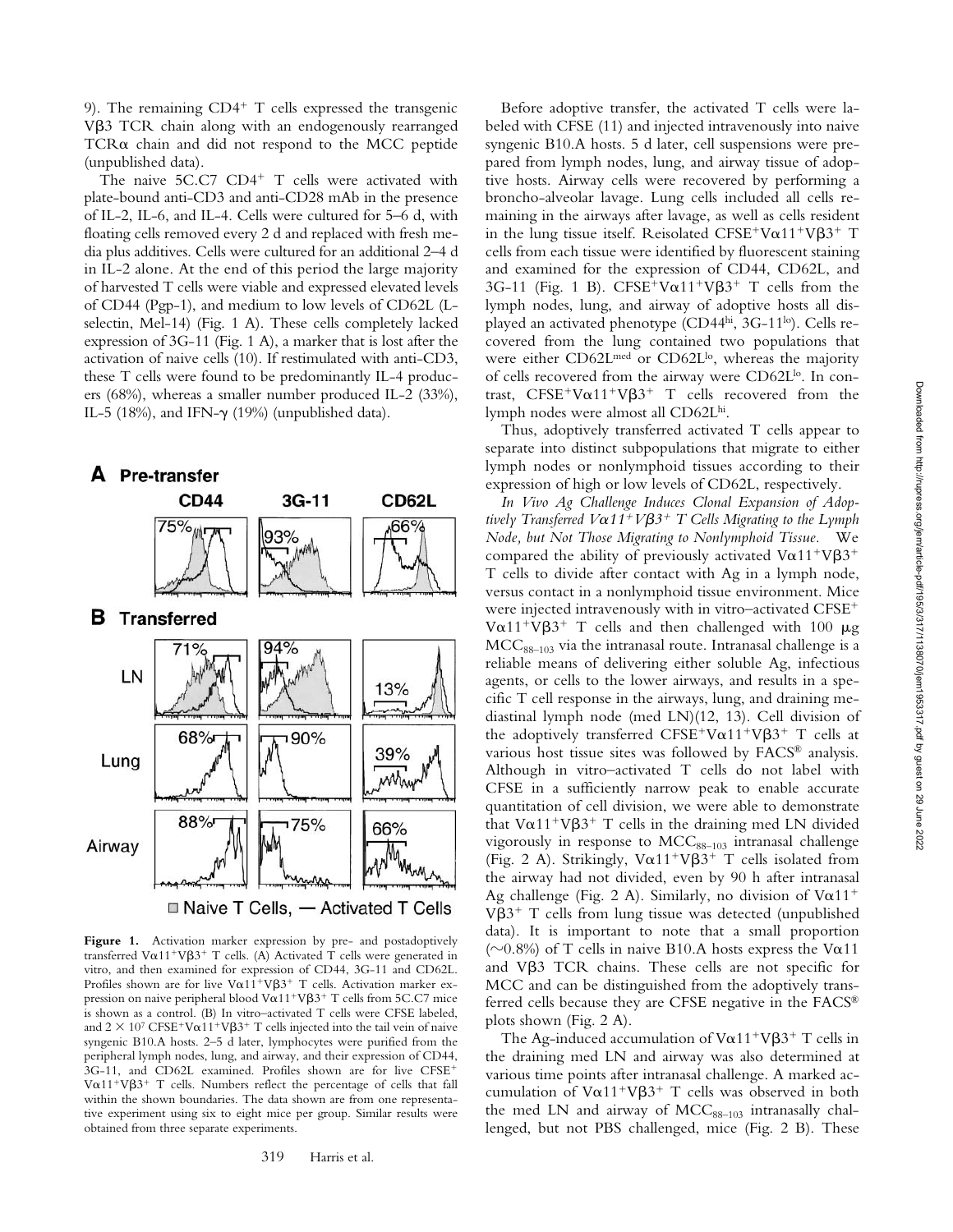data indicate that the MCC<sub>88-103</sub>-induced V $\alpha$ 11<sup>+</sup>V $\beta$ 3<sup>+</sup> T cell accumulation in the airway occurs solely as a result of cellular recruitment from the blood and lymph nodes, since T cells resident in the airway did not divide (Fig. 2 A). Analysis of the inflammatory exudate induced by intranasal MCC88–103 challenge also revealed that eosinophils had been recruited to the airway (Fig. 2 C), an event dependent on local IL-5 production by  $CD4^+$  T cells  $(7, 14, 15)$ . This result indicated that airway  $Va11^+V33^+$  T cells had recognized Ag and were producing IL-5. No airway eosinophilia or  $Va11+VB3+$  T cell accumulation was observed in B10.A mice that had been intranasally challenged with MCC88–103, and had not received in vitro–activated V $\alpha$ 11<sup>+</sup>V $\beta$ 3<sup>+</sup> T cells (unpublished data).

To further compare the function of T cells encountering Ag in either the lymph nodes or lung and airway tissue, we analyzed in vivo cytokine production by adop-



**Figure 2.** In vivo accumulation and division of activated  $V\alpha$ 11<sup>+</sup>V $\beta$ 3<sup>+</sup> T cells in the med LN and airway of mice challenged intranasally with  $MCC_{88-103}$ . Activated V $\alpha$ 11<sup>+</sup>V $\beta$ 3<sup>+</sup> T cells were generated in vitro, CFSE labeled, and  $5 \times 10^6$  CFSE<sup>+</sup>V $\alpha$ 11<sup>+</sup>V $\beta$ 3<sup>+</sup> T cells injected into the tail vein of naive syngenic B10.A hosts. On that day mice were challenged intranasally with PBS or MCC<sub>88-103</sub>. Responses were measured at indicated time points after intranasal challenge. (A) Cell division was examined by FACS® analysis of CFSE intensity. Profiles shown are for live V $\alpha$ 11<sup>+</sup>V $\beta$ 3<sup>+</sup> T cells. (B) Accumulation of live V $\alpha$ 11<sup>+</sup>V $\beta$ 3<sup>+</sup> T cells in the med LN and airway of intranasally challenged mice was examined by FACS®. (C) Eosinophil infiltration into the airway of intranasally challenged mice was examined by BAL and differential cell counting of Giemsa-stained cytospins. The data shown represents mean  $\pm$  SE of two to three mice per group from one representative experiment. Similar results were obtained from three separate experiments.

tively transferred  $V\alpha$ 11<sup>+</sup>V $\beta$ 3<sup>+</sup> T cells after intranasal MCC<sub>88-103</sub> challenge. Mice were given an intranasal challenge with 100  $\mu$ g MCC<sub>88-103</sub> 2 d after receiving an adoptive transfer of in vitro–activated CFSE<sup>+</sup>V $\alpha$ 11<sup>+</sup>V $\beta$ 3<sup>+</sup> T cells. 2 h after the intranasal challenge, lymphocytes were isolated from med LN, lung, and airway tissue. Once isolated, these cells were incubated for 20 min in monensincontaining medium (without stimulation) to inhibit the loss of any cytokines that were being synthesized in vivo at the time of tissue removal. At the end of the incubation period, cells were fixed and cytokine production analyzed by intracellular cytokine staining.

The data in Fig. 3 shows the proportion of  $CFSE^+$  T cells that could produce IL-2, IFN- $\gamma$ , or IL-4 after the intranasal Ag challenge.  $CFSE<sup>+</sup>$  T cells from either the med LN, or the lung and airway of  $MCC_{88-103}$  challenged mice, were able to produce IL-2, IFN- $\gamma$ , and IL-4. Slightly more  $CFSE<sup>+</sup>$  T cells from the lung and airways produced IL-2 as compared to  $CFSE^+$  T cells from the med LN after intranasal challenge with Ag (Fig. 3). In the experiment shown (Fig. 3), a greater proportion of  $CFSE^+$  T cells in the med LN appeared to be producing IL-4, as compared with lung and airway T cells. However, in other experiments this situation was reversed (unpublished data), indicating there is some background variation.

The percentage of  $CFSE^+$  T cells found to produce effector cytokines in these experiments was very low. We believe a much greater number of  $CFSE^+$  T cells are capa-



**Figure 3.** In vivo cytokine production by activated  $Va11+V\beta3+T$  cells in the med LN or lung and airway, after intranasal challenge with  $MCC_{88-103}$ . Activated V $\alpha$ 11<sup>+</sup>V $\beta$ 3<sup>+</sup> T cells were generated in vitro, CFSE labeled, and  $7.5 \times 10^6$  CFSE<sup>+</sup>V $\alpha$ 11<sup>+</sup>V $\beta$ 3<sup>+</sup> T cells injected into the tail vein of naive syngenic B10.A hosts. The next day mice were challenged intranasally with MCC<sub>88-103</sub> or PBS. 2 h later mice were killed and lymphocytes from the med LN, or lung and airway, were incubated for 20 min in cIMDM containing  $2 \mu M$  monensin. T cells were then fixed and examined for expression of IL-4, IL-2, or IFN- $\gamma$  using intracellular cytokine staining. Profiles shown are for CFSE<sup>+</sup> T cells. The data shown represents mean  $\pm$  SE of three mice per group from one representative experiment. Similar results were obtained from three separate experiments.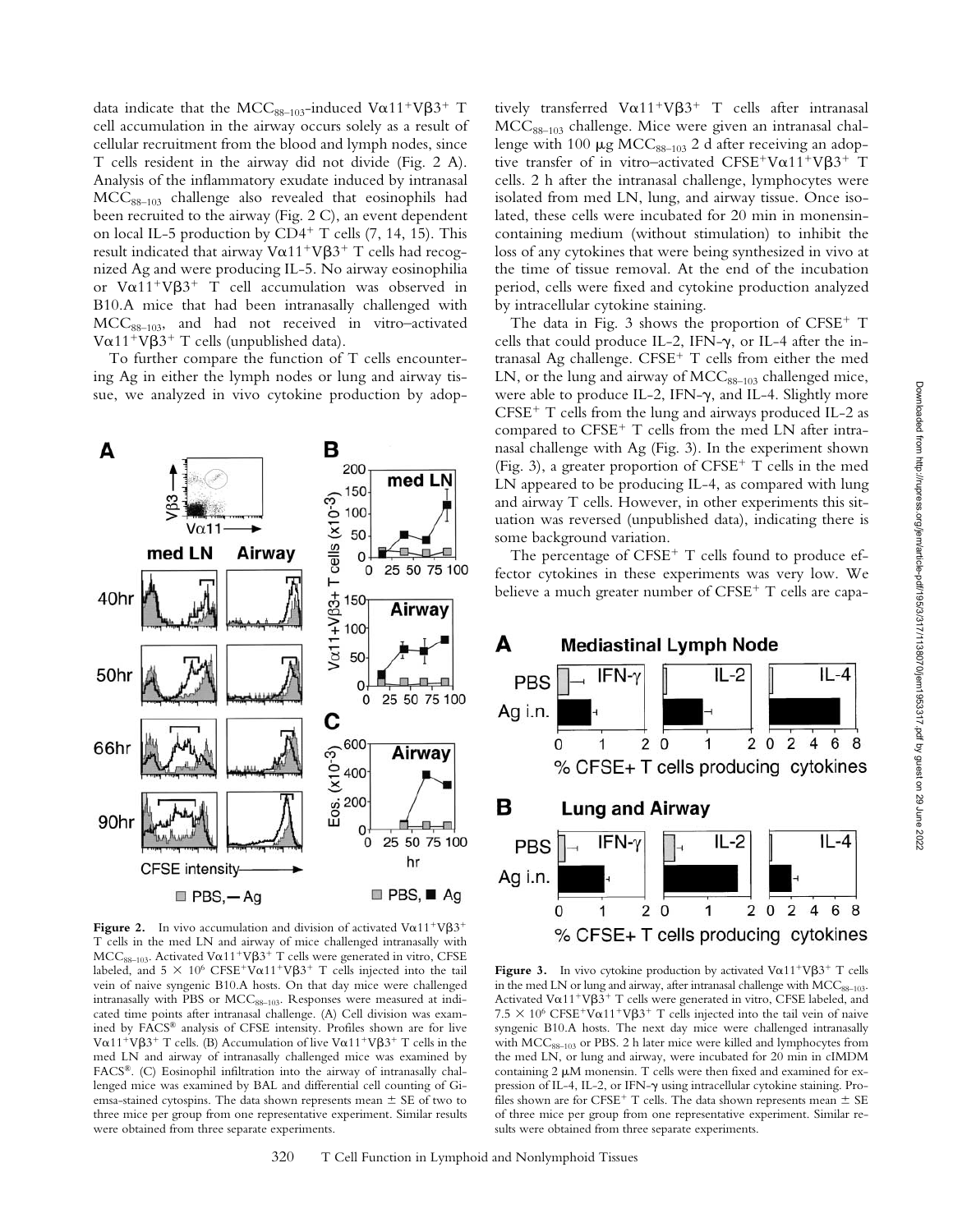ble of producing effector cytokines in the lung, airway, and med LN, but that these are not detected by the intracellular cytokine staining protocol for ex vivo T cells. Indeed we found no IL-5 production in any of the experiments performed. This likely reflects a poor sensitivity of the intracellular cytokine staining protocol used, as the Ag-dependent eosinophilia indicated that significant IL-5 production was occurring in the airways. Our results contrast with those of Lee Reinhardt et al. (16) who reported that production of the effector cytokine IFN- is largely confined to the nonlymphoid tissues. However, these authors were investigating memory T cells, and the experimental protocol used involved the coadministration of LPS, which could have significant effects on T cell activation and recirculation patterns. Furthermore, our analysis of IL-4 expression supports our finding that effector cytokines can be produced in lymph node.

Taken together, our data demonstrates that previously activated T cell populations resident in nonlymphoid tissues, such as the lung and airway, do not divide and do not clonally expand when activated by Ag (Fig. 2 A). However, these T cells are not anergic as they are able to produce cytokines (Fig. 3) and initiate profound inflammatory cell exudates in the airway (Fig. 2 C). By contrast, previously activated T cells resident in the draining lymph node undergo rapid cell division after Ag challenge (Fig. 2 A). These lymph node–homing T cells also produce effector cytokines (Fig. 3).

*Reisolated Lung and Airway V11V3 T Cells Can Divide In Vitro.* We questioned whether the lack of detectable division by Ag-challenged T cells in the airway was an intrinsic property of those T cells. In vitro–activated  $CFSE^{+}Va11^{+}VB3^{+}$  T cells were adoptively transferred into naive hosts, and then recovered from the peripheral lymph nodes, lung, and airway, without additional in vivo Ag challenge. These cells were then cultured with T cell– depleted splenocytes from naive B10.A mice  $\pm$  10  $\mu$ g/ml MCC88–103. Cell division was detected by recording the changes in CFSE intensity. Reisolated CFSE<sup>+</sup>V $\alpha$ 11<sup>+</sup>V $\beta$ 3<sup>+</sup> T cells from all tissues could divide in response to  $MCC_{88-103}$ stimulation in vitro (Fig. 4 A). In each of the experiments, previously activated T cells reisolated from the lung and airway were found to divide at a slightly faster rate than those reisolated from peripheral lymph nodes (Fig. 4 A and unpublished data). All the T cells from the lung and airways appeared to divide in vitro.

The ability of reisolated CFSE<sup>+</sup>V $\alpha$ 11<sup>+</sup>V $\beta$ 3<sup>+</sup>T cells to produce cytokines after reactivation in vitro was also examined. Lymphocytes were isolated from lymph nodes, lung, and airway, and stimulated for 6 h on plate-bound anti-CD3 plus anti-CD28 mAb. Monensin was added for the last 4 h of culture, after which cells were fixed in 4% paraformaldehyde. The production of IL-4, IL-5, IL-2, or IFN- $\gamma$  by the reisolated CFSE<sup>+</sup>V $\alpha$ 11<sup>+</sup>V $\beta$ 3<sup>+</sup> T cells was examined by intracellular cytokine staining. The data presented in Fig. 4 B demonstrate that  $CFSE^+V\alpha11^+V\beta3^+$  T cells from either the lymph nodes, or lung and airway, can produce IL-4, IFN- $\gamma$ , and IL-2. For each of these cyto-



Figure 4. In vitro division and cytokine production by activated  $V\alpha$ 11<sup>+</sup>V $\beta$ 3<sup>+</sup> T cells reisolated from the lymph nodes, or lung and airway. Activated  $V\alpha$ 11<sup>+</sup>V $\beta$ 3<sup>+</sup> T cells were generated in vitro, CFSE labeled, and  $2 \times 10^7$  CFSE<sup>+</sup>V $\alpha$ 11<sup>+</sup>V $\beta$ 3<sup>+</sup> T cells injected into the tail vein of naive syngenic B10.A hosts. 2–5 d later lymphocytes were purified from the peripheral lymph nodes, and lung and airway. (A)  $5 \times 10^5$  lymph node, or lung and airway, cells were cultured with  $1.5 \times 10^6$  T cell-depleted splenocytes from naive B10.A mice  $\pm$  10 µg/ml MCC<sub>88–103</sub>. After 48 h of culture, T cell division was examined by FACS® analysis of CFSE intensity. Profiles shown are for live V $\alpha$ 11<sup>+</sup>V $\beta$ 3<sup>+</sup> T cells. (B) Peripheral lymph node, or lung and airway, T cells were restimulated with anti-CD3 and anti-CD28 in the presence of 2  $\mu$ M monensin for 6 h. T cells were then examined for expression of IL-4, IL-5, IL-2, or IFN- $\gamma$  using intracellular cytokine staining. Profiles shown are for  $CFSE+Va11+V\beta3+T$  cells. In both A and B, lung represents lung and airway cells. The data shown are from representative experiments, using six to eight mice per group. Each experiment was repeated two to three times with similar results.

kines a slightly larger proportion of  $CFSE^{+}Va11^{+}V\beta3^{+}T$ cells from the lung and airway were cytokine positive, as compared with those from the lymph nodes (Fig. 4 B). Using this technique, IL-5 producing  $CFSE^{+}Va11^{+}V\beta3^{+}T$ cells could only be detected in small numbers, and only in the lung (Fig. 4 B).

In summary, our data indicate that activated T cells present in the lung and airway are more sensitive to Ag stimulation in vitro (as measured by division and cytokine production) than those from the lymph nodes. Our findings also indicate that it is the microenvironment of the lung and airway that prevents T cell division in vivo (Fig. 2 A), since the inability to divide is not an intrinsic property of the T cells present at these sites.

*Immunization With Peptide-loaded BMDC Cannot Induce Division of Airway Resident*  $V\alpha 11^+ V\beta 3^+ T$  *Cells.* We considered it likely that the environmental factor limiting T cell division in the lung and airway was APC function. Although dendritic cells (DC) are considered to be the most potent lung APC (17, 18), numerous studies (19, 20) have shown that lung DC exhibit an immature phenotype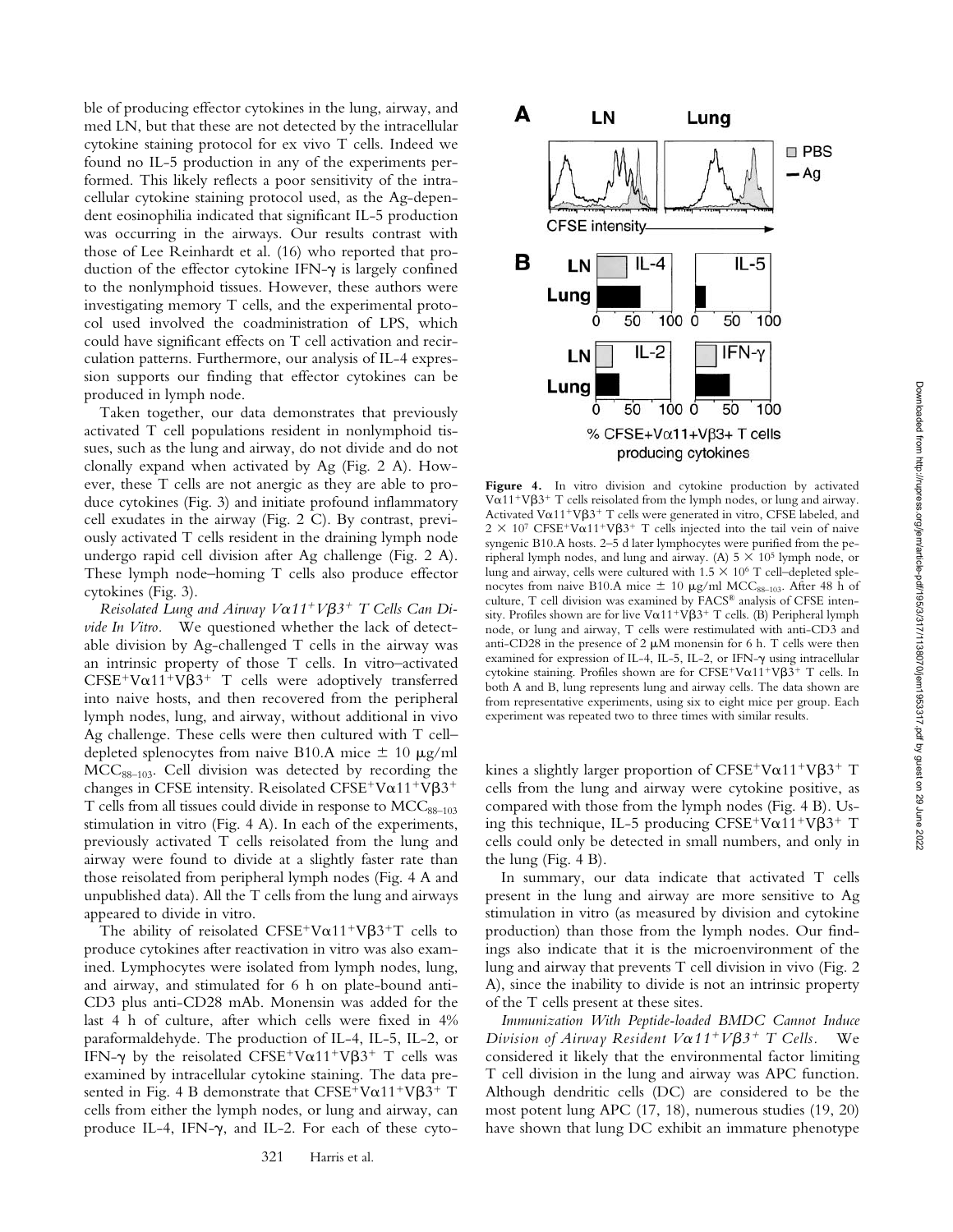with a low level of expression of MHC class II and costimulatory molecules. In our laboratory we routinely generate in vitro–cultured bone marrow DC (BMDC) that exhibit a mature phenotype, and express high levels of MHC class II and B7–1 (unpublished data). Lambrecht et al. and Havenith et al. have shown that DC delivered via the intratracheal route can activate naive T cells present in the med LN (13, 21). In addition, we found that CFSE-labeled BMDC delivered intranasally could later be isolated from the lung and med LN tissues, indicating their ability to establish in the airway and to further migrate to local lymph nodes (unpublished data).

To test whether the lack of T cell division in the lung and airway was due to poor APC function by airway resident DC, we challenged mice with in vitro–generated BMDC presenting  $MCC_{88-103}$ . As shown in Fig. 5 A, Agloaded BMDC induced vigorous division of CFSE  $V\alpha$ 11<sup>+</sup>V $\beta$ 3<sup>+</sup> T cells in the med LN. However, no division of airway CFSE<sup>+</sup>V $\alpha$ 11<sup>+</sup>V $\beta$ 3<sup>+</sup> T cells was observed at 50



**Figure 5.** Effect of intranasal challenge with BMDC  $+$  MCC<sub>88–103</sub> on division of adoptively transferred  $V\alpha$ 11+V $\beta$ 3+ T cells. Activated V $\alpha$ 11<sup>+</sup>V $\beta$ 3<sup>+</sup> T cells were generated in vitro, CFSE labeled, and 5  $\times$  10<sup>6</sup>  $CFSE+V\alpha 11+V\beta 3+T$  cells injected into the tail vein of naive syngenic B10.A hosts. On that day mice were challenged intranasally with 106 ethanol-killed or live BMDC  $\pm$  MCC<sub>88-103.</sub> Responses were measured at indicated time points after intranasal challenge. (A) The extent of cell division was examined by FACS® analysis of CFSE intensity. Profiles shown are for live V $\alpha$ 11<sup>+</sup>V $\beta$ 3<sup>+</sup> T cells (B) Accumulation of live V $\alpha$ 11<sup>+</sup>V $\beta$ 3<sup>+</sup> T cells in the med LN or airway of intranasally challenged mice was examined by FACS®. (C) Eosinophil infiltration into the airway of intranasally challenged mice was enumerated by BAL and differential cell counting of Giemsa-stained cytospins. The data shown represent mean  $\pm$  SE of three to four mice per group from one representative experiment. Similar results were obtained in two to four separate experiments.

or 66 h after intranasal challenge. It is important to note that at the 90-h time point we observed the appearance of CSFE<sup>dull</sup> V $\alpha$ 11<sup>+</sup>V $\beta$ 3<sup>+</sup> T cells in the airway (Fig. 5 A). The level of CSFE staining in the 90-h airway population was comparable to that seen in the med LN at 66 h (Fig. 5 A). This suggested that the CSFE<sup>dull</sup> T cells present in the airway at 90 h had been recently recruited from the med LN, and were not resident airway T cells that had divided. Interestingly, the adoptively transferred CFSE<sup>+</sup>V $\alpha$ 11<sup>+</sup>V $\beta$ 3<sup>+</sup> T cells had undergone several rounds of division in the med LN of the PBS-challenged mice at 66 h. Although this phenomenon did not occur consistently throughout the experiments, it suggests that in vitro–activated T cells may be capable of dividing in vivo in the absence of Ag. This may reflect the activity of homeostatic mechanisms operating to maintain memory T cells. Taken together, these data indicate that the lack of division observed for airway V $\alpha$ 11<sup>+</sup>V $\beta$ 3<sup>+</sup> T cells in Fig. 2 A, cannot be overcome by Ag presentation on BMDC. This suggests that lack of cell division in the airway is not simply a result of reduced airway APC function.

To evaluate whether donor DC transferred Ag to host DC, a separate group of mice were challenged with ethanol-killed BMDC +  $MCC_{88-103}$ . Ethanol-fixed BMDC expressed levels of MHC class II that were equivalent to that seen for live BMDC. The conditions used to fix the BMDC were adjusted to avoid the loss of peptide from MHC class II molecules. Intranasal delivery of live BMDC  $MCC_{88-103}$  induced the accumulation of V $\alpha$ 11<sup>+</sup>V $\beta$ 3<sup>+</sup> T cells in both the med LN and the airway (Fig. 5 B). It also led to the development of a profound airway eosinophilia (Fig. 5 C). These responses were not observed after intranasal administration of ethanol-killed BMDC +  $MCC_{88-103}$ (Fig. 5, B and C), indicating that  $MCC_{88-103}$  presentation occurs exclusively by the donor BMDCs.

*Exogenous IL-2 Cannot Restore Division of Airway Resident*  $V\alpha$ 11<sup>+</sup> $V\beta$ 3<sup>+</sup> *T* Cells. The lack of division of T cells in the airway did not appear to be due to poor airway APC function. We speculated that it could instead be caused by limited local IL-2 production. We have shown in Fig. 3 that CFSE<sup>+</sup>V $\alpha$ 11<sup>+</sup>V $\beta$ 3<sup>+</sup> T cells in the lymph node, lung, and airway, all produced similar levels of IL-2 after intranasal Ag challenge. Nevertheless, it was possible that bystander IL-2 production was confined to the lymph node environment. Therefore, to address the possibility of IL-2 deficiency in the lung environment, we delivered large doses of exogenous IL-2 to the airway of mice. The same mice were also given  $CFSE^+Va11^+V\beta3^+$  T cells  $\pm$  $MCC_{88-103}$  via the intranasal route.

Intratracheal adoptive transfer of lung memory CD4+ T cells has already been shown by Hogan et al. (22) to result in a functional population of cells that remain in the airway for several weeks after transfer. In our experiments, intranasal adoptive transfer of in vitro–activated CFSE  $V\alpha$ 11<sup>+</sup>V $\beta$ 3<sup>+</sup> T cells resulted in a population of airwayresident T cells that were viable and could respond to intranasal-delivered Ag by producing IL-5 and generating an airway eosinophilia (Fig. 6 B). At day 4 after intranasal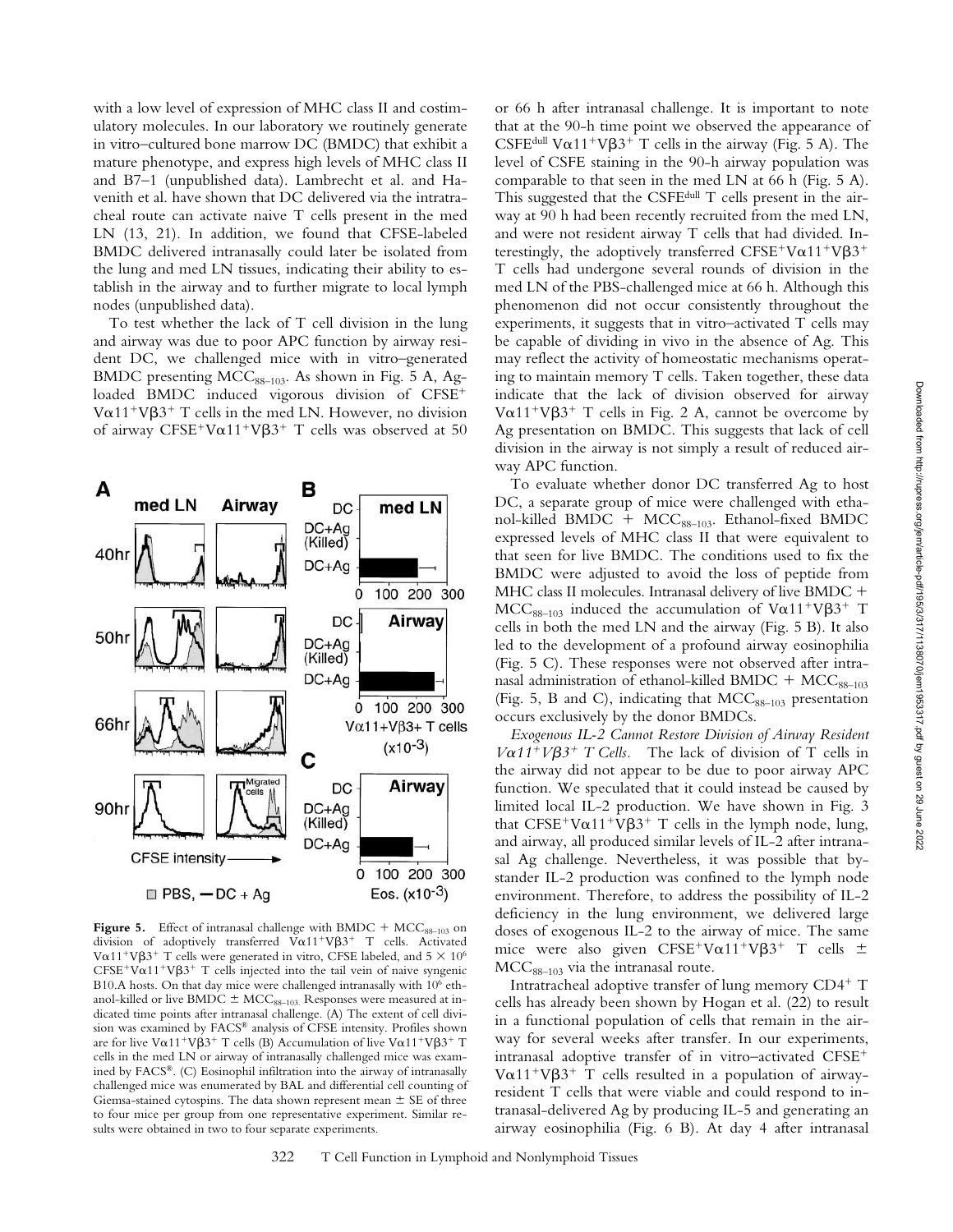adoptive transfer,  $\sim$ 20% of input CFSE<sup>+</sup> T cells could be recovered from the airway by broncho-alveolar lavage (BAL). In addition, a significant population of viable  $CFSE<sup>+</sup>$  T cells that were not isolated by BAL, could be identified in lung and airway tissue that had been subjected to collagenase digestion (Fig. 7 A).

Despite being able to generate an airway eosinophilia after MCC<sub>88–103</sub> stimulation, CFSE<sup>+</sup>V $\alpha$ 11<sup>+</sup>V $\beta$ 3<sup>+</sup> T cells administered to the airways remained undivided even 4 d after Ag challenge (Fig. 6 A). The addition of exogenous IL-2 to the airway was not found sufficient to restore cell division (Fig. 6 A). However, IL-2 resulted in a large increase in the number of airway eosinophils seen after  $MCC_{88-103}$ stimulation (Fig. 6 B). This indicates that the adoptively transferred T cells were capable of responding to IL-2 by producing increased amounts of IL-5. These data verify our earlier observations that previously activated T cells present



Figure 6. In vivo division of intranasally administered, activated  $V\alpha$ 11<sup>+</sup>V $\beta$ 3<sup>1</sup> T cells, after intranasal challenge with MCC<sub>88-103</sub>  $\pm$  IL-2. Activated V $\alpha$ 11<sup>+</sup>V $\beta$ 3<sup>+</sup> T cells were generated in vitro, CFSE labeled, and  $10^6$  CFSE<sup>+</sup>V $\alpha$ 11<sup>+</sup>V $\beta$ 3<sup>+</sup> T cells administered intranasally to naive syngenic B10.A hosts. On that day mice were challenged intranasally with PBS or MCC<sub>88-103</sub>. At days 0 and 2 after challenge, mice were additionally treated with an intranasal inoculation of 500 U rhIL-2 in cIMDM, or cIMDM alone. (A) On day 4 after MCC<sub>88-103</sub> intranasal challenge, cell division was examined by FACS® analysis of CFSE intensity. Profiles shown are for live V $\alpha$ 11<sup>+</sup>V $\beta$ 3<sup>+</sup> T cells. (B) Accumulation of eosinophils in the airway 4 d after MCC<sub>88-103</sub> intranasal challenge was determined by BAL and differential cell counting of Giemsa-stained cytospins. The data shown represents the mean  $\pm$  SE of three to four mice from one representative experiment. Similar results were obtained from two to four separate experiments.

in the airway do not divide, and indicate that this is not due to a lack of IL-2 production.

*Airway Resident V11V3 T Cells Do Not Return To the Circulation.* One of the surprising findings of this study was that while undivided, CFSE<sup>bright</sup>  $V\alpha$ 11<sup>+</sup>V $\beta$ 3<sup>+</sup> T cells were abundant in the airway at all time points, undivided cells were lost from the med LN by 50 h and did not return (Fig. 5 A). We hypothesized that T cells in the airway were unable to recirculate back to the draining lymph node, even when it was inflamed.

To test this hypothesis, mice were intranasally administered with in vitro–activated CFSE<sup>+</sup>V $\alpha$ 11<sup>+</sup>V $\beta$ 3<sup>+</sup> T cells. This population contains T cells that are capable of migrating to the lymph node and nonlymphoid tissues after intravenous injection (Fig. 1). 4 d after intranasal transfer of  $CFSE+V\alpha$ 11+V $\beta$ 3+ T cells, relevant tissues were examined for the presence of  $V\alpha$ 11<sup>+</sup>V $\beta$ 3<sup>+</sup> T cells, and the number of these cells that were CFSE<sup>+</sup> determined. As expected from the previous data, all the  $Va11+V33+T$  cells recovered by lavage from the airway of nonimmunized

#### Non-immunized A



Figure 7. Migration of intranasally administered, activated  $V\alpha$ 11<sup>+</sup>  $V\overline{B}3^+$  T cells. Activated V $\alpha$ 11<sup>+</sup>V $\beta$ 3<sup>+</sup> T cells were generated in vitro, CFSE labeled, and  $10^6$  CFSE<sup>+</sup>V $\alpha$ 11<sup>+</sup>V $\beta$ 3<sup>+</sup> T cells administered intranasally to naive syngenic B10.A hosts. (A) 4 d later lymphocytes were isolated from the airway, lung, med LN, mes LN, liver, and spleen. (B) Alternatively, recipient mice were immunized intraperitoneally with  $100 \mu$ g  $MCC_{88-103}$  in 200 µl alum adjuvant, and lymphocytes isolated from the airway, spleen, and peritoneal cavity at days two and four after immunization. Profiles shown are for live  $V\alpha$ 11<sup>+</sup>V $\beta$ 3<sup>+</sup> T cells. The data shown are from representative experiments, using three mice per group. Each experiment was repeated two to four times with similar results.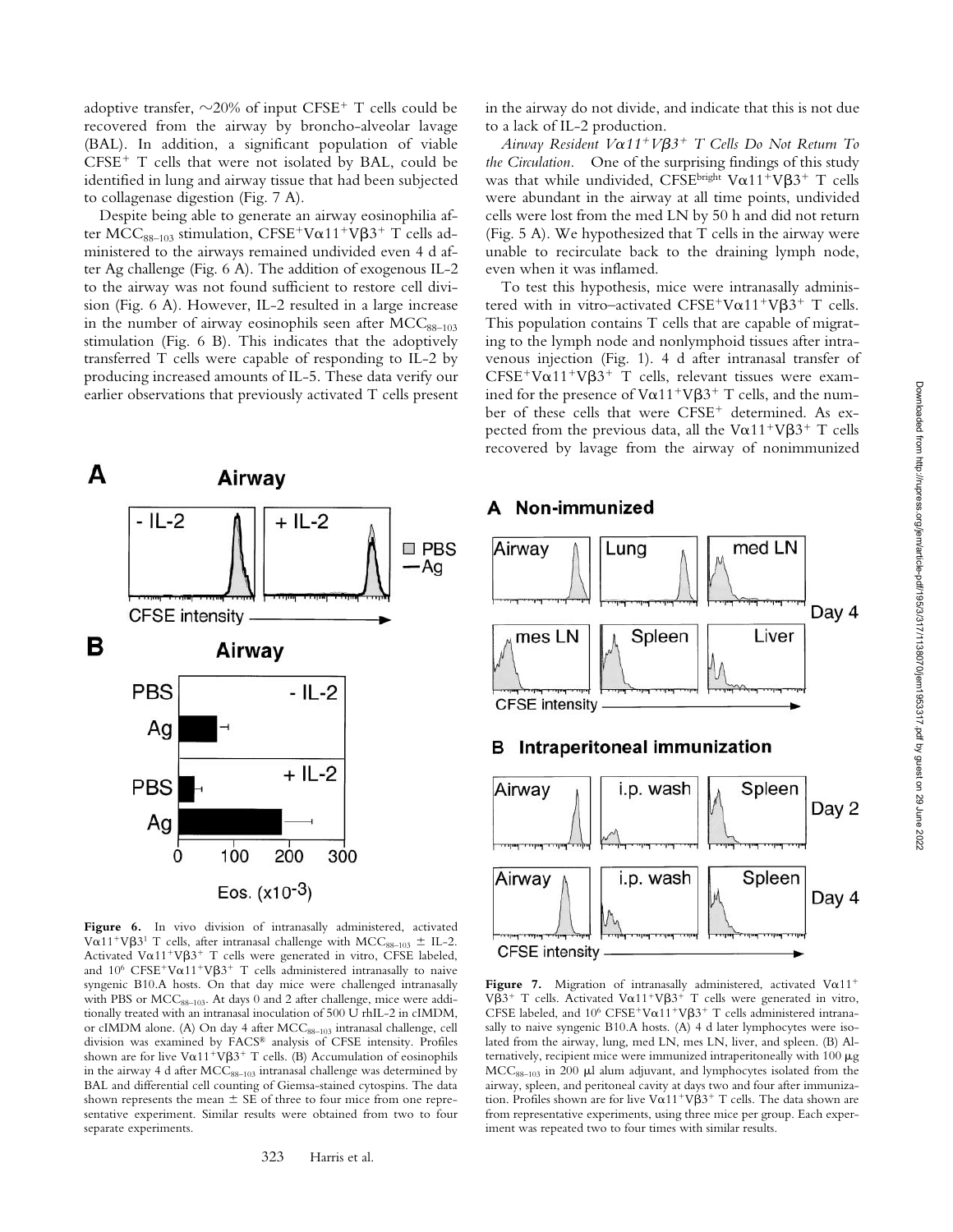mice were CFSE<sup>+</sup> (Fig. 7 A). The majority of  $V\alpha$ 11<sup>+</sup>V $\beta$ 3<sup>+</sup> T cells found in the lung were also CFSE<sup>+</sup>. In contrast, no V $\alpha$ 11<sup>+</sup>V $\beta$ 3<sup>+</sup> T cells recovered from the draining med LN, mesenteric LN, or spleen, were CFSE<sup>+</sup> (Fig. 7 A). Nor were any CFSE<sup>+</sup>V $\alpha$ 11<sup>+</sup>V $\beta$ 3<sup>+</sup> T cells found in the liver, an organ that has been suggested to act as a "graveyard" for activated T cells (23).

We were concerned that  $CFSE^{+}Va11^{+}VB3^{+}$  T cells that left the airway might have been distributed to systemic tissues in numbers below our threshold of detection. To address this possibility we challenged mice with  $MCC_{88-103}$ in alum adjuvant via the intraperitoneal route. Intraperitoneal immunization of naive or primed mice results in Ag drainage to the spleen (24), and an accumulation of Agspecific T cells in both the peritoneum and spleen (unpublished data). Therefore, any CFSE<sup>+</sup>V $\alpha$ 11<sup>+</sup>V $\beta$ 3<sup>+</sup> T cells present in the circulation after intranasal inoculation should be recruited to the peritoneum and spleen after intraperitoneal  $\text{MCC}_{88-103}$ -alum challenge. At days 2 and 4 after intraperitoneal Ag challenge, we examined the spleen and peritoneal cavity of mice that had received an intranasal transfer of  $CFSE^+Va11^+V\beta3^+$  T cells. No  $CFSE^+$ V $\alpha$ 11<sup>+</sup>V $\beta$ 3<sup>+</sup> T cells were detected in either the spleen or the peritoneum at day 2, before any cell division would be expected to occur, or day 4, after intraperitoneal challenge with  $MCC_{88-103}$  in alum (Fig. 7 B).

In summary, these data indicate that adoptively transferred CFSE<sup>+</sup>V $\alpha$ 11<sup>+</sup>V $\beta$ 3<sup>+</sup> T cells immigrating to the lung and airway are unable to recirculate to other tissue sites, even after specific Ag challenge. Together these data support our hypothesis that previously activated T cells resident in (or recruited to) the lung and airway are unable to return to the lymph node or recirculating pool.

#### **Discussion**

Adoptively transferred CFSE-labeled in vitro–activated T cells were found to separate into distinct subpopulations based on their migration to lymph node, lung, or airway tissue. Although we have no understanding of what in vitro factors determine the commitment of naive T cells into each of the activated T cell subpopulations, their migration into lymph nodes correlated with higher levels of expression of CD62L. CD62L is known to be important for lymphocyte entry into lymph nodes (25), and acts as a ligand for MAdCAM-1 that is expressed on high-walled endothelium of the lymph node (26). Our subpopulations of activated T cells closely resemble the proposed  $T_{EM}$  and  $T_{CM}$ subpopulations of memory T cells proposed by Sallusto et al. (27), with respect to their expression of CD62L. This resemblance in terms of CD62L expression may be explained by the finding that  $T_{EM}$  and  $T_{CM}$  subpopulations of memory T cells also reside in nonlymphoid or lymphoid tissues, respectively (16, 28). CCR7, a chemokine receptor expressed by naive and central memory  $(T_{CM})$  T cells (27), also controls homing to secondary lymphoid tissues and may be expressed by T cells found to enter lymph node in our experiments.

We compared the functions of the adoptively transferred  $CFSE<sup>+</sup>$  T cells that migrate to the lymph node, with  $CSE<sup>+</sup>$  T cells that migrate to nonlymphoid tissues such as the lung and airway.  $CFSE^{+}$  T cells present in either the lymph nodes, or the lung and airway, could all produce similar levels of cytokines after encountering  $MCC_{88-103}$  in vivo (Fig. 3).  $CFSE^+$  T cells in the med LN also divided vigorously in response to  $MCC_{88-103}$  (Fig. 2 A). In striking contrast,  $CFSE^+$  T cells in the lung and airway could not be induced to divide upon exposure to  $\textrm{MCC}_{88-103}$  (Fig. 2) A and unpublished data). However,  $CFSE^+$  T cells reisolated from either the lymph nodes, or the lung and airway, could divide extensively when restimulated with Ag during in vitro culture (Fig. 4 A). Therefore, the inability to divide is not an intrinsic property of T cells that go to the lung, but is likely to be due to the microenvironment of the lung and airway not being supportive for T cell division.

We endeavored to determine the reason for the lack of in vivo division observed for T cells in the lung and airway. To our surprise,  $MCC_{88-103}$  presentation by donor-mature BMDC could not induce  $CFSE^+$  T cells in the airway to divide (Fig. 5 A), although an IL-5–dependent airway eosinophilia was observed (Fig. 5 C). These data strongly indicate that it is not the poor T cell costimulatory function, nor inadequate Ag processing and presentation, of lung and airway APC that is responsible for the absence of T cell division and clonal expansion. Nor was this lack of division found to be the result of limited IL-2 production in the lung environment, since the addition of large amounts of IL-2 could not induce intranasally delivered  $CFSE^+$  T cells to divide (Fig. 6 A).

There are several reports that indicate that alveolar macrophages are able to suppress T cell division in vitro (for review see 29). These findings were also extended to lung immune responses (30). In two separate studies, it was demonstrated that alveolar macrophages could mediate this suppressive effect on proliferation through modification of the signaling properties of the IL-2 receptor (31, 32). This effect was found to be mediated by nitric oxide (33, 34). Our results extend these in vitro findings by reporting the key observation that the airway environment does not affect the production of effector cytokines. Although we have not resolved whether the absence of T cell division in the airway is mediated through nitric oxide, there are several other candidate mediators and cytokines, such as IL-10 and TGF- $\beta$ , which could exert this effect. Alternatively, agents that induce production of pro-inflammatory cytokines, or that have mitogenic properties, may be required for the proliferation of lung and airway T cells. Lastly, factors (other than IL-2) that normally support T cell division in the lymph nodes may be absent from the lung and airway. We are currently investigating all these possibilities in an attempt to further define the mechanism by which the suppression of T cell proliferation in the lung and airway occurs. The question of the physiological significance of the inability of T cells to divide in the lung and airway raises some intriguing possibilities. An important consideration is that suppression of T cell division in peripheral tis-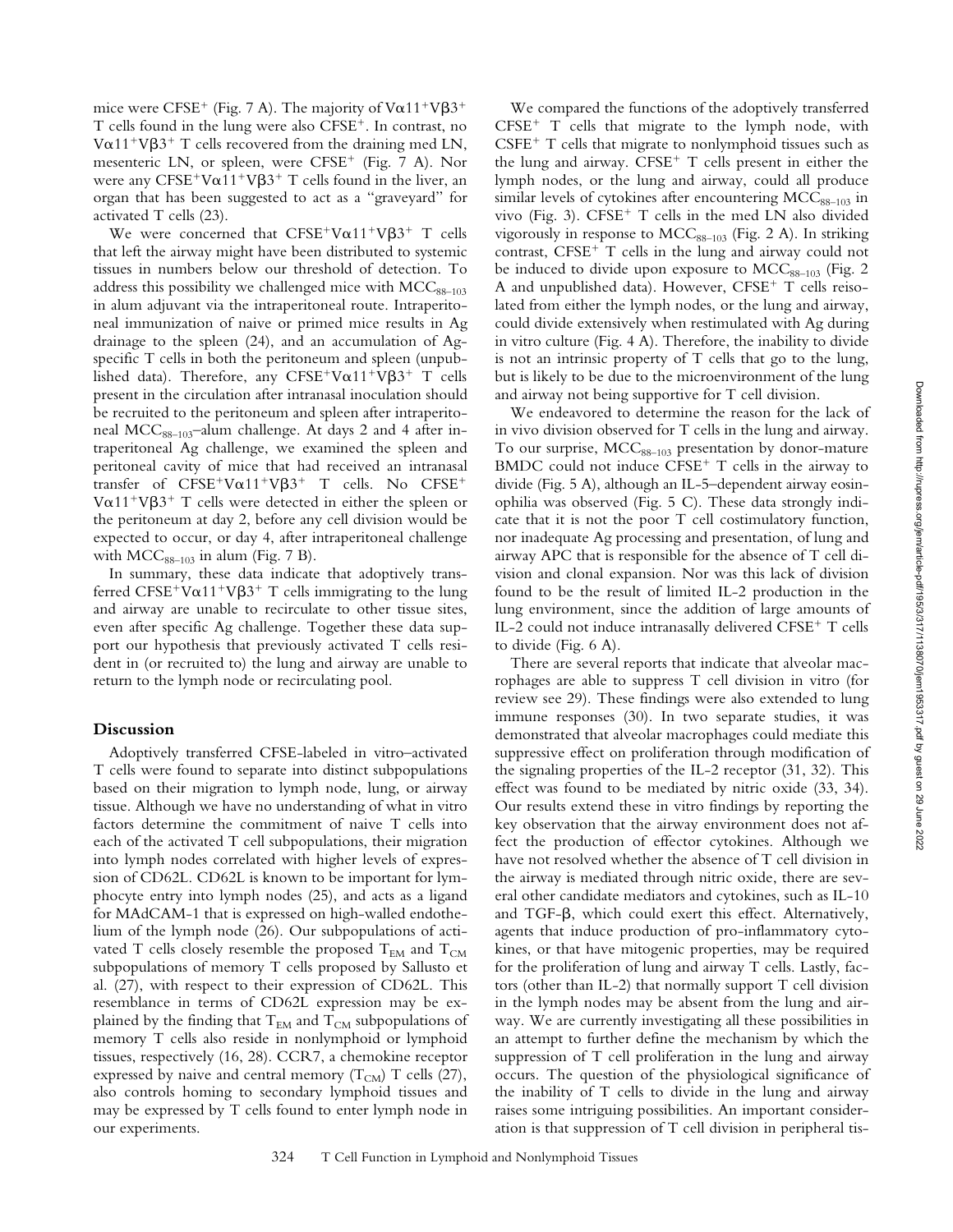Downloaded from http://rupress.org/jem/article-pdf/195/3/317/1138070/jem1953317.pdf by guest on 29 June 2022 Downloaded from http://rupress.org/jem/article-pdf/195/3/317/1138070/jem1953317.pdf by guest on 29 June 2022

sues may serve to prevent potentially pathological T cell activation in response to harmless environmental Ag. Additionally, the development of cross-reactive autoimmunity by pathogen-activated T cells in response to sequestered tissue Ag would be avoided in tissue environments where division is prevented.

Our data indicates that activated T cells cannot divide in the lung or airway, although cells that have divided can enter these tissues after exiting the lymph node. We posed the question as to whether these airway-homing T cells can migrate from the airway back to the lymph node or general circulation. The data presented in Fig. 7 indicates that  $CFSE<sup>+</sup>$  T cells delivered to the airway do not return to the recirculating pool. This failure to migrate out of the airway and lung tissue is likely to be due to an inability of these cells to move across epithelial barriers or into drainingafferent lymphatics. It is not due to the inability of the intranasally transferred cells to survive in the airway microenvironment, since these cells were shown to respond to Ag and induce an airway eosinophilia (Fig. 6 B). It is interesting to note that although intranasally administered, activated T cells cannot leave the airway, BMDC administered intranasally are capable of migrating to the draining med LN and inducing a response here (unpublished data and 13). Our data appears to contrast that of Mackay et al. who reported the presence of  $CD4^+$  T cells (35) exhibiting a memory phenotype (3) in popliteal-afferent lymph. We do not rule out the possibility that activated T cells leave other nonlymphoid tissue sites to enter afferent lymphatics and return to the lymph node. However, it would appear that this is not the fate of the large majority of activated T cells resident in the lung and airway.

In the context of devising vaccine strategies or immunotherapeutic interventions, one key implication of our work is that the extent and degree of T cell accumulation at an inflammatory site is tightly regulated by two distinct events. The first is the amplification of T cell number by expansion in the lymph node. The second involves recruitment of T cells to the site of Ag exposure. There is no apparent on-site amplification of the T cell response. In addition, we found that the cells that migrate to the airway are lost to this site, and fail to return to the recirculating pool. Thus, previously activated T cells that have entered the airway appear to be trapped, and must either remain in the airway as long-lived cells or be lost to the mucosal surface. This finding raises the possibility that resting memory T cells may suffer the same fate. The question as to whether memory T cells can recirculate, or whether they form two populations destined solely for lymphoid or nonlymphoid tissues, has important implications for our understanding of secondary immune responses and requires further investigation.

Our studies have focused on the lung, airway and draining mediastinal lymph node, and on an acute immune response. It remains to be determined whether the observations we have made are relevant to other nonlymphoid tissues. It would also be of considerable interest to investigate whether chronic infections and/or autoimmune diseases are subject to the same control mechanisms. Experimental evidence suggests that chronic inflammation involves ectopic formation of de novo lymphoid structures (for reviews see 36, 37) that may allow T cell division to occur. Formation of de novo lymphoid structures occurs in infectious diseases such as *Helicobacter pylori*–induced gastritis (38) and in autoimmune disorders including Hashimoto's thyroiditis (39), rheumatoid arthritis (40, 41), Sjogren's syndrome (42), and experimental murine diabetes (43). It is also not clear what physiological controls exist that prevent activated T cells from dividing in the lung and airway tissues. Elucidation of such mechanisms would have clear potential for the development of new therapeutics.

The authors thank the personnel of the animal facility of the Wellington School of Medicine for animal husbandry.

This work was supported by grants from the Marsden Fund, Royal Society of New Zealand, Wellington Medical Research Foundation, Health Research Council of New Zealand, and the Wellcome Trust.

*Submitted: 7 September 2001 Revised: 16 November 2001 Accepted: 10 December 2001*

### **References**

- 1. Gowans, J.L., and E.J. Knight. 1964. The route of recirculation of lymphocytes in the rat. *Proc. R. Soc. Lond. B.* 159: 257–282.
- 2. Picker, L.J., and E.C. Butcher. 1992. Physiological and molecular mechanisms of lymphocyte homing. *Annu. Rev. Immunol.* 10:561–581.
- 3. Mackay, C.R., W.L. Marston, and L. Dudler. 1990. Naive and memory T cells show distinct pathways of lymphocyte recirculation. *J. Exp. Med.* 171:801–817.
- 4. Koh, W.P., E. Chan, K. Scott, G. McCaughan, M. France, and B. Fazekas de St Groth. 1999. TCR-mediated involvement of CD4+ transgenic T cells in spontaneous inflammatory bowel disease in lymphopenic mice. *J. Immunol.* 162: 7208–7216.
- 5. Seder, R.A., W.E. Paul, M.M. Davis, and B. Fazekas de St Groth. 1992. The presence of interleukin 4 during in vitro priming determines the lymphokine-producing potential of CD4+ T cells from T cell receptor transgenic mice. *J. Exp. Med.* 176:1091–1098.
- 6. Garrigan, K., P. Moroni-Rawson, C. McMurray, I. Hermans, N. Abernethy, J. Watson, and F. Ronchese. 1996. Functional comparison of spleen dendritic cells and dendritic cells cultured in vitro from bone marrow precursors. *Blood.* 88:3508–3512.
- 7. Harris, N., C. Campbell, G. Le Gros, and F. Ronchese. 1997. Blockade of CD28/B7 co-stimulation by mCTLA4- Hgamma1 inhibits antigen-induced lung eosinophilia but not Th2 cell development or recruitment in the lung. *Eur. J. Immunol.* 27:155–161.
- 8. Hansburg, D., T. Fairwell, R.H. Schwartz, and E. Appella. 1983. The T lymphocyte response to cytochrome *c. J. Immunol.* 131:319–324.
- 9. Fink, P.J., L.A. Matis, D.L. McElligott, M. Bookman, and S.M. Hedrick. 1986. Correlations between T-cell specificity and the structure of the antigen receptor. *Nature.* 321:219–226.